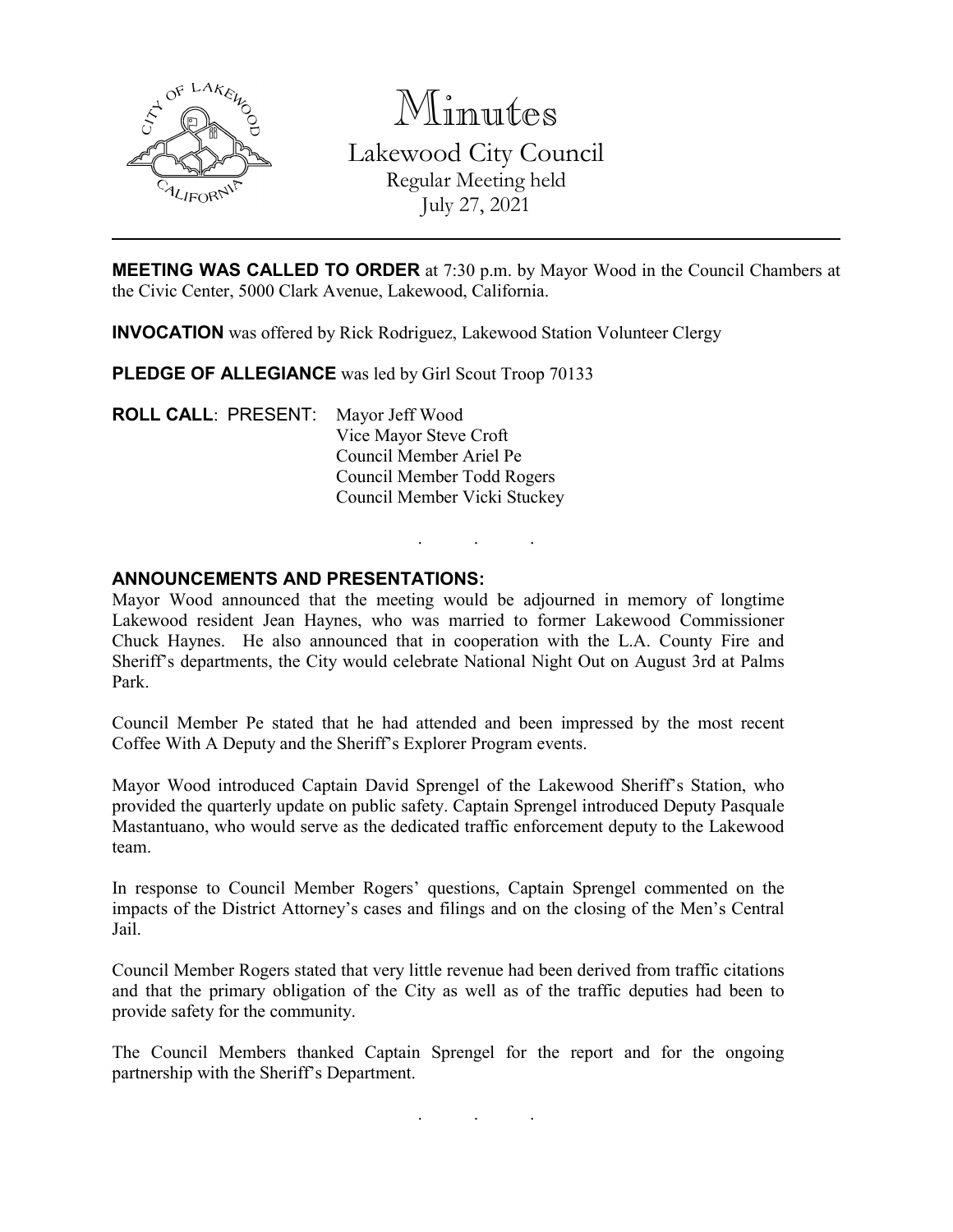City Council Minutes July 27, 2021 Page 2

# **ROUTINE ITEMS:**

Mayor Wood stated that Routine Item 8 and Routine Item 11 would be considered separately.

VICE MAYOR CROFT MOVED AND COUNCIL MEMBER STUCKEY SECONDED TO APPROVE ROUTINE ITEMS 1 THROUGH 7, 9 THROUGH 10, AND 12 THROUGH 14.

- RI-1 Approval of Minutes of the Meetings held June 22, and July 13, 2021
- RI-2 Approval of Personnel Transactions
- RI-3 Approval of Registers of Demands
- RI-4 Report of City Council Committees' Activities
- RI-5 Approval of Monthly Report of Investment Transactions June 2021
- RI-6 Approval of Quarterly Schedule of Investments June 30, 2021
- RI-7 Approval of Agreement with InfoSend for Utility Billing Print and Mail Services Provider
- RI-9 RESOLUTION NO. 2021-38; A RESOLUTION OF THE CITY COUNCIL OF THE CITY OF LAKEWOOD EXTENDING A LOCAL EMERGENCY DUE TO THE COVID-19 VIRUS
- RI-10Approval of FY 2021 Justice Assistance Grant Program Funding for License Plate Reader System
- RI-12Appropriation of Funds for Emergency Repair Plant 27 14-Inch Steel Pipe and Award of Purchase Order to Doty Bros. Construction Co.
- RI-13RESOLUTION NO. 2021-39; A RESOLUTION OF THE CITY COUNCIL OF THE CITY OF LAKEWOOD ADDING A JOB CLASSIFICATION AND AMENDING EXISTING PAY RATE IN ATTACHMENT B OF RESOLUTION NO. 2020-15
- RI-14RESOLUTION NO. 2021-40 A RESOLUTION OF THE CITY COUNCIL OF THE CITY OF LAKEWOOD ESTABLISHING DISABLED PERSON DESIGNATED PARKING ON THE EAST SIDE OF HAYTER AVENUE WITHIN THE CITY OF LAKEWOOD

UPON ROLL CALL VOTE, THE MOTION WAS APPROVED:

AYES: COUNCIL MEMBERS: Croft, Pe, Rogers, Stuckey and Wood NAYS: COUNCIL MEMBERS: None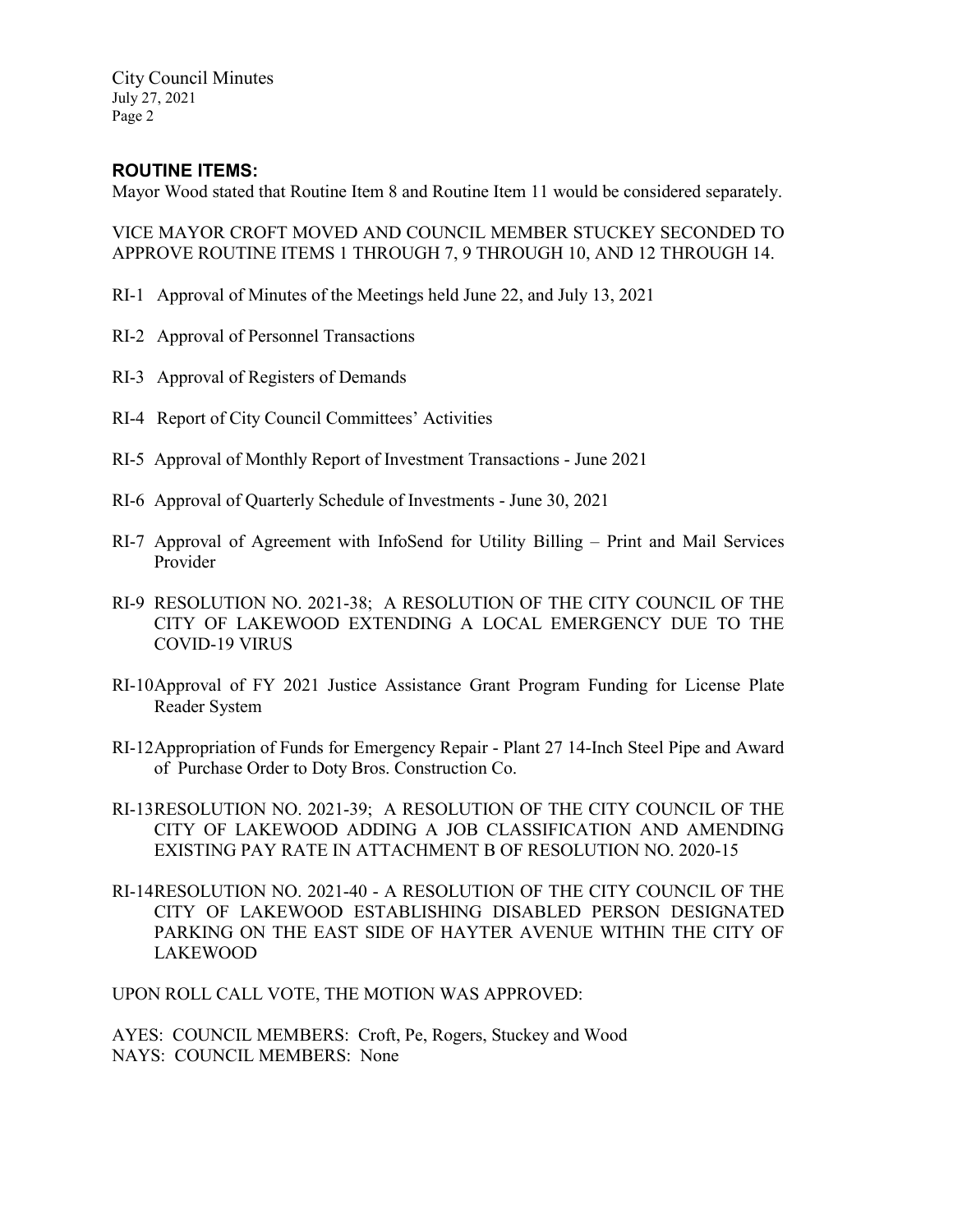City Council Minutes July 27, 2021 Page 3

#### **ROUTINE ITEMS:** - Continued

#### RI-8 DESIGNATION OF VOTING DELEGATE FOR LEAGUE ANNUAL **CONFERENCE**

City Manager Thaddeus McCormack explained Cal Cities, also known as the League of California Cities, would be holding its annual conference in September of this year in Sacramento. He added that when the City Council reorganized in April, the list of appointments had been revised to identify Council Member Stuckey as the voting delegate and Vice Mayor Croft as the alternate. He concluded by stating it was staff's recommendation that the City Council take action to confirm those selections or choose other preferences.

COUNCIL MEMBER STUCKEY MOVED AND VICE MAYOR CROFT SECONDED TO APPROVE STAFF'S RECOMMENDATION. UPON ROLL CALL VOTE, THE MOTION WAS APPROVED:

AYES: COUNCIL MEMBERS: Croft, Pe, Rogers, Stuckey and Wood NAYS: COUNCIL MEMBERS: None

RI-11AMENDMENT TO AGREEMENT FOR INTERGOVERNMENTAL SERVICES WITH CITY OF BELLFLOWER FOR CARUTHERS PARK STORMWATER AND URBAN RUNOFF CAPTURE PROJECT CONSTRUCTION SUPPORT SERVICES

Staff stated that the item would be pulled at this time and would be considered by the Water Resources Committee noting that it would be brought back for Council consideration at a subsequent meeting.

#### **1.1 • CONFIRMING REPORT OF DELINQUENT FEES AND CHARGES FOR GARBAGE, WASTE AND REFUSE COLLECTION AND DISPOSAL**

. . .

Jose Gomez, Director of Finance and Administrative Services, made a presentation based on the report in the agenda regarding unpaid charges for garbage, waste and refuse accounts. He stated that it was recommended that the City Council hold a public hearing and adopt the proposed resolution confirming the Report of Delinquent Fees.

Mayor Wood opened the public hearing at 7:58 p.m. and called for anyone in the audience wishing to address the City Council on this matter. There was no response.

RESOLUTION NO. 2021-41; A RESOLUTION OF THE CITY COUNCIL OF THE CITY OF LAKEWOOD CONFIRMING THE REPORT OF DELINQUENT FEES AND CHARGES FOR GARBAGE, WASTE AND REFUSE COLLECTION AND DISPOSAL WITHIN THE CITY OF LAKEWOOD, COUNTY OF LOS ANGELES, STATE OF CALIFORNIA, MAY 31, 2021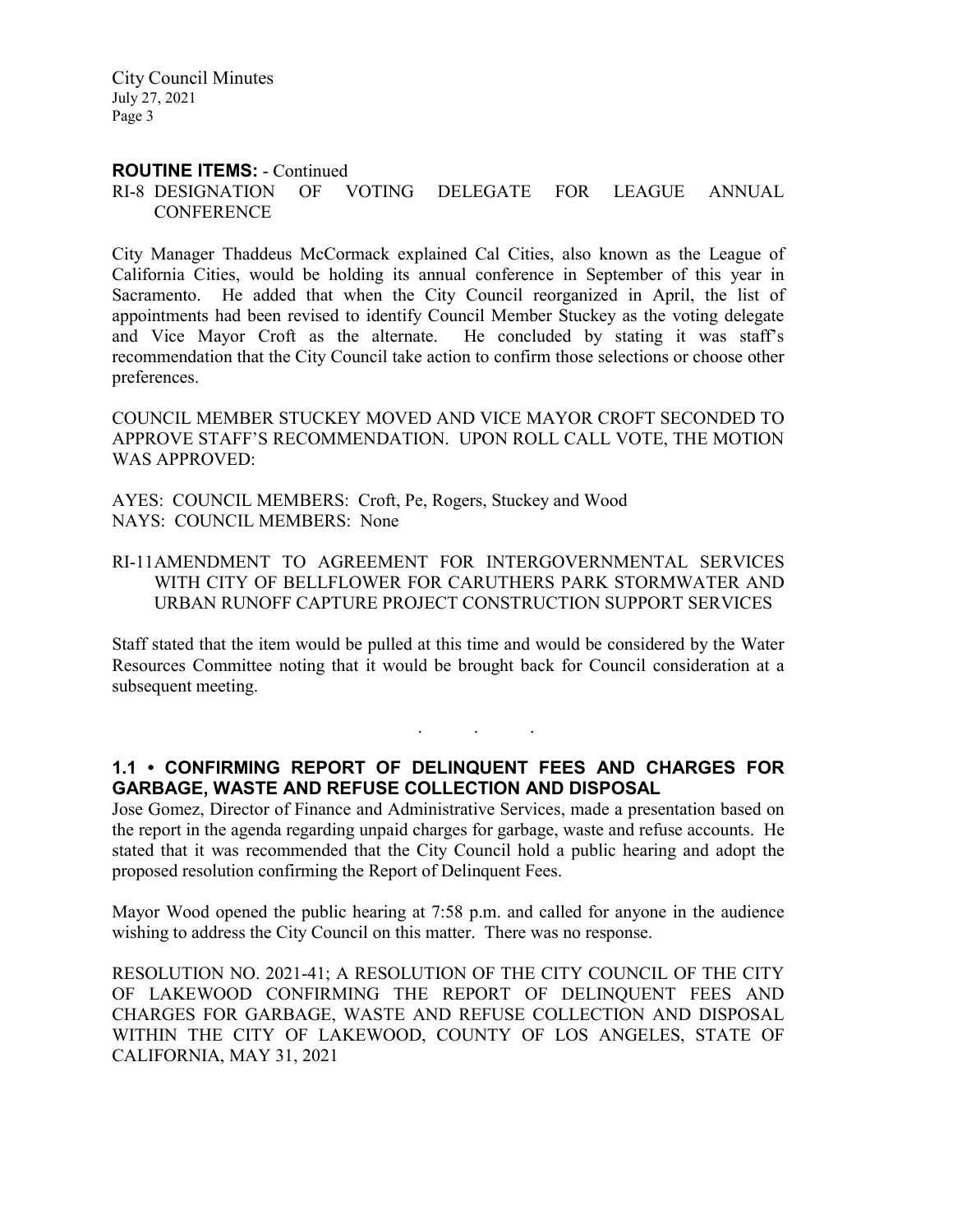**1.1 • CONFIRMING REPORT OF DELINQUENT FEES AND CHARGES FOR GARBAGE, WASTE AND REFUSE COLLECTION AND DISPOSAL** -Continued VICE MAYOR CROFT MOVED AND COUNCIL MEMBER PE SECONDED TO ADOPT RESOLUTION NO. 2021-41. UPON ROLL CALL VOTE, THE MOTION WAS APPROVED:

AYES: COUNCIL MEMBERS: Croft, Pe, Rogers, Stuckey and Wood NAYS: COUNCIL MEMBERS: None

# **1.2 • RESOLUTION NO. 2021-36; RESIDENTIAL REFUSE RATES ADJUSTMENT**

. . .

*[Continued from June 22, 2021]*

The Finance and Administrative Services Director made a presentation based on the report in the agenda pertaining to proposed adjustments in refuse collection and disposal fees. Mr. Gomez noted that one protest regarding the proposed increase had been received. He concluded by stating that staff recommended the City Council hold a public hearing and adopt the proposed resolution.

Mark Perumean, EDCO Waste Services, and staff responded to questions from Council Members regarding organic waste collection.

Mayor Wood opened the public hearing at 8:09 p.m. and called for anyone in the audience wishing to address the City Council on this matter.

Brian Cuaron Lakewood, spoke against State mandates on waste collection.

Mr. Gomez responded to an inquiry regarding the EDCO contract from Mitchell Ramirez, Lakewood, by identifying the proposed refuse rate adjustments.

RESOLUTION NO. 2021-36; A RESOLUTION OF THE CITY COUNCIL OF THE CITY OF LAKEWOOD TO ESTABLISH RESIDENTIAL REFUSE RATES FOR FISCAL YEAR 2021-22

Vice Mayor Croft stated that the City Council and staff had been very much involved as the regulations were being developed in order to help mitigate even more onerous requirements and to minimize the impacts to residents.

COUNCIL MEMBER PE MOVED AND VICE MAYOR CROFT SECONDED TO ADOPT RESOLUTION NO. 2021-36. UPON ROLL CALL VOTE, THE MOTION WAS APPROVED:

AYES: COUNCIL MEMBERS: Croft, Pe, Rogers, Stuckey and Wood NAYS: COUNCIL MEMBERS: None

. . .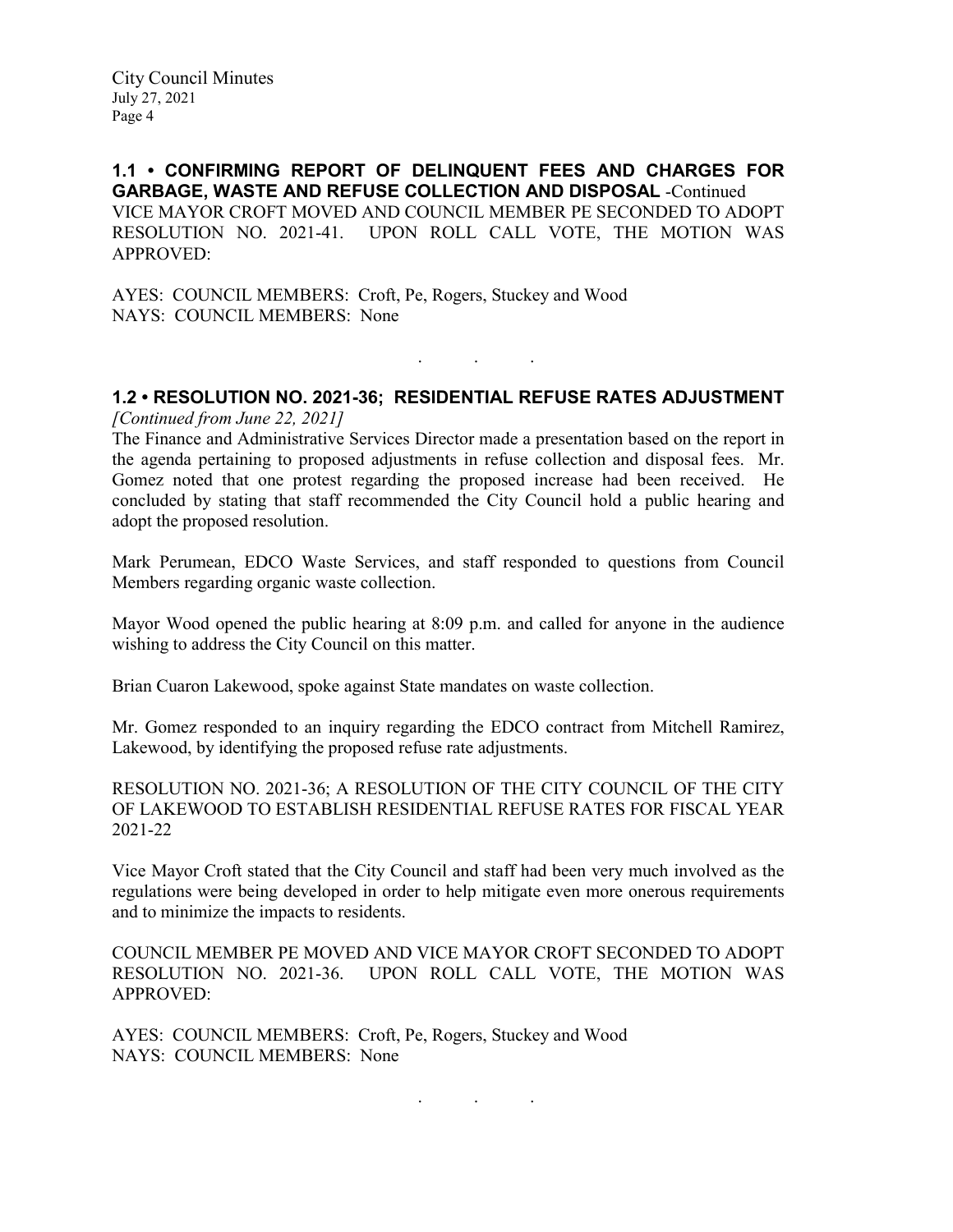#### **1.3 • RESOLUTION NO. 2021-37; WATER RATES ADJUSTMENT** *[Continued from June 22, 2021]*

The Director of Finance and Administrative Services made a presentation based on the report in the agenda regarding water rate changes to take place over a three-year period. He stated that staff recommended the City Council hold a public hearing and adopt the proposed resolution.

Vice Mayor Croft stated that the Water Resources Committee, staff and consultants had worked diligently to evaluate capital needs, the need for new wells and the projected regulations for contaminants. He continued by stating that a realistic plan had been developed to ensure that adequate funds were available to maintain production and to make certain that the facilities were reliable and could meet residents' water needs.

Mayor Wood opened the public hearing at 8:23 p.m. and called for anyone in the audience wishing to address the City Council on this matter.

Mr. Gomez and Vice Mayor Croft responded to questions posed by Darryl Harris, Lakewood, regarding reserve funds, capital plan and the amount of the water rate increase.

Vice Mayor Croft replied to a question from Mitchell Ramirez, Lakewood, pertaining to the sale of water to other agencies.

RESOLUTION NO. 2021-37; A RESOLUTION OF THE CITY COUNCIL OF THE CITY OF LAKEWOOD AMENDING THE NORMAL QUANTITATIVE RATE CONTAINED IN SECTION 10 OF THE CITY'S "WATER SERVICE PROCEDURE MANUAL", AND AMENDING THE RECYCLED WATER RATE

VICE MAYOR CROFT MOVED AND COUNCIL MEMBER PE SECONDED TO ADOPT RESOLUTION NO. 2021-37. UPON ROLL CALL VOTE, THE MOTION WAS APPROVED:

AYES: COUNCIL MEMBERS: Croft, Pe, Rogers, Stuckey and Wood NAYS: COUNCIL MEMBERS: None

# **1.4 • AWARD OF BID FOR PUBLIC WORKS PROJECT NO. 2020-3, IMPROVEMENTS TO THE EXISTING SAN MARTIN PARK**

. . .

Samantha Chambers, Assistant Project Manager, made a presentation based on the report in the agenda related to the improvements to the existing San Martin Park project. She stated it was staff's recommendation that the City Council reject the protest filed by PUB Construction, Inc.; adopt the specifications, and working details for the subject project; award a contract for the Improvements to the Existing San Martin Park, Public Works Contract 2020-3, in the amount of \$733,000 to the low bidder Deark E&C Inc., and authorize the Mayor to sign the contract in a form approved by the City Attorney; authorize staff to approve a cumulative total of change orders, as necessary not to exceed \$110,000; and authorize construction management, materials testing, and labor compliance services for the project under Willdan Engineering's on-call agreement in the amount of \$136,215.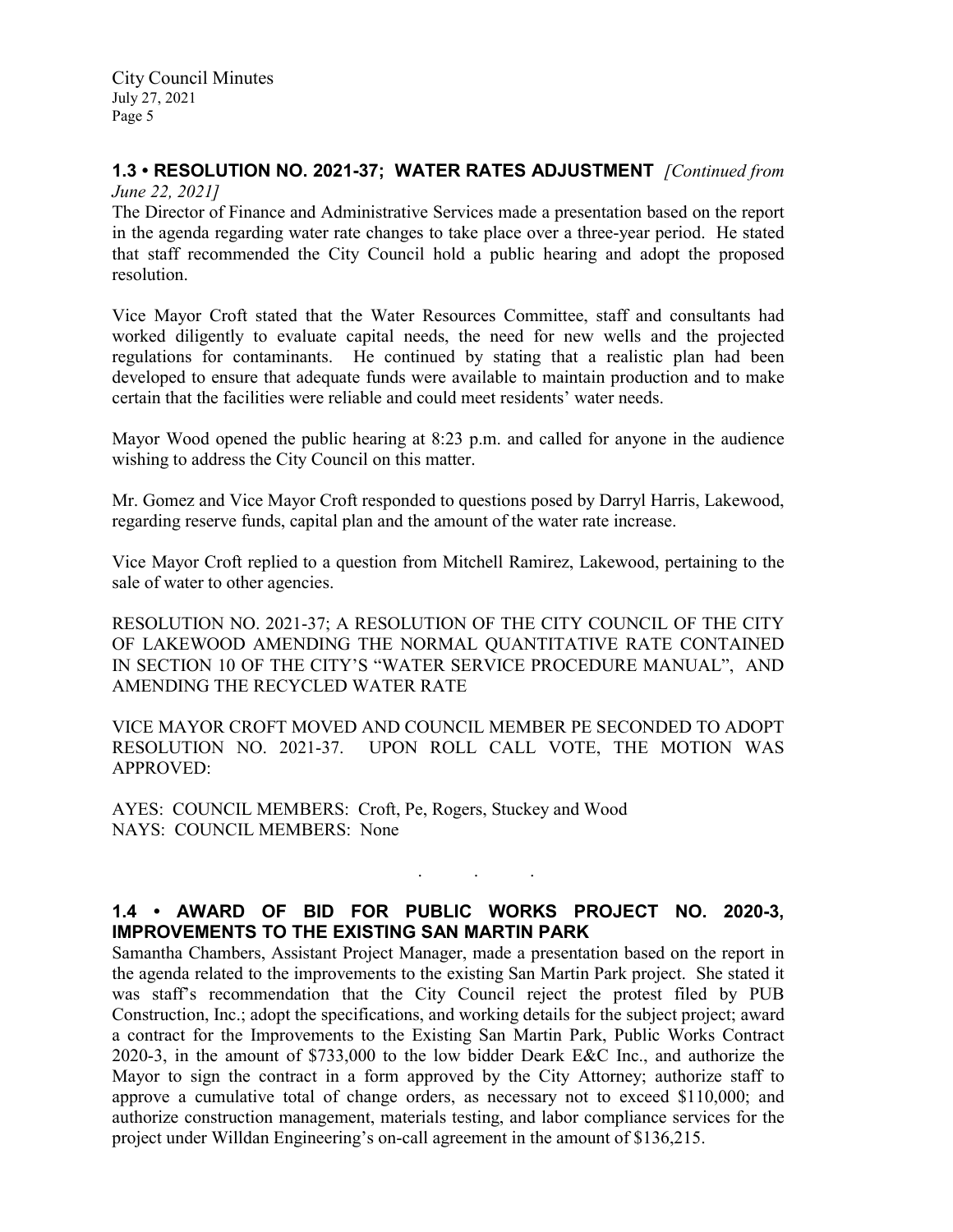## **1.4 • AWARD OF BID FOR PUBLIC WORKS PROJECT NO. 2020-3, IMPROVEMENTS TO THE EXISTING SAN MARTIN PARK** - Continued

Mayor Wood opened the public hearing at 8:33 p.m. and called for anyone in the audience wishing to address the City Council on this matter. There was no response.

COUNCIL MEMBER PE MOVED AND COUNCIL MEMBER STUCKEY SECONDED TO APPROVE STAFF'S RECOMMENDATIONS. UPON ROLL CALL VOTE, THE MOTION WAS APPROVED:

AYES: COUNCIL MEMBERS: Croft, Pe, Rogers, Stuckey and Wood NAYS: COUNCIL MEMBERS: None

## **1.5 • CORONAVIRUS AID, RELIEF AND ECONOMIC RECOVERY ACT (CARES ACT) COMMUNITY DEVELOPMENT BLOCK GRANT (CDBG-CV) CONSOLIDATED PLAN FISCAL YEAR 2020-2024 SUBSTANTIAL AMENDMENT NO. 3**

. . .

Abel Avalos, Director of Community Development, displayed slides and made a presentation based on the report in the agenda regarding Coronavirus Aid, Relief And Economic Recovery Act (Cares Act) Community Development Block Grant (CDBG-CV) Consolidated Plan Fiscal Year 2020-2024 Substantial Amendment No. 3. He concluded by stating staff recommended the City Council conduct a public hearing to receive comments on the proposed Consolidated Plan Substantial Amendment; approve the FY 2020-2024 Consolidated Plan Substantial Amendment No. 3; and authorize the City Manager to direct staff to submit to HUD the approved Consolidated Plan Substantial Amendment No. 3 along with the required CDBG certifications.

Mayor Wood opened the public hearing at 8:39 p.m. and called for anyone in the audience wishing to address the City Council on this matter. There was no response.

Staff responded to questions from Brian Cuaron, Lakewood, and Darryl Harris, Lakewood.

VICE MAYOR CROFT MOVED AND COUNCIL MEMBER STUCKEY SECONDED TO APPROVE STAFF'S RECOMMENDATIONS. UPON ROLL CALL VOTE, THE MOTION WAS APPROVED:

AYES: COUNCIL MEMBERS: Croft, Pe, Rogers, Stuckey and Wood NAYS: COUNCIL MEMBERS: None

**1.6 • CONFIRMING REPORT OF 90-DAY DELINQUENT ADMINISTRATIVE CITATION FEES, RESOLUTION NO. 2021-42**

. . .

The Community Development Director displayed slides and made a presentation based on the report in the agenda pertaining to the collection of 90-day delinquent administrative citation fines.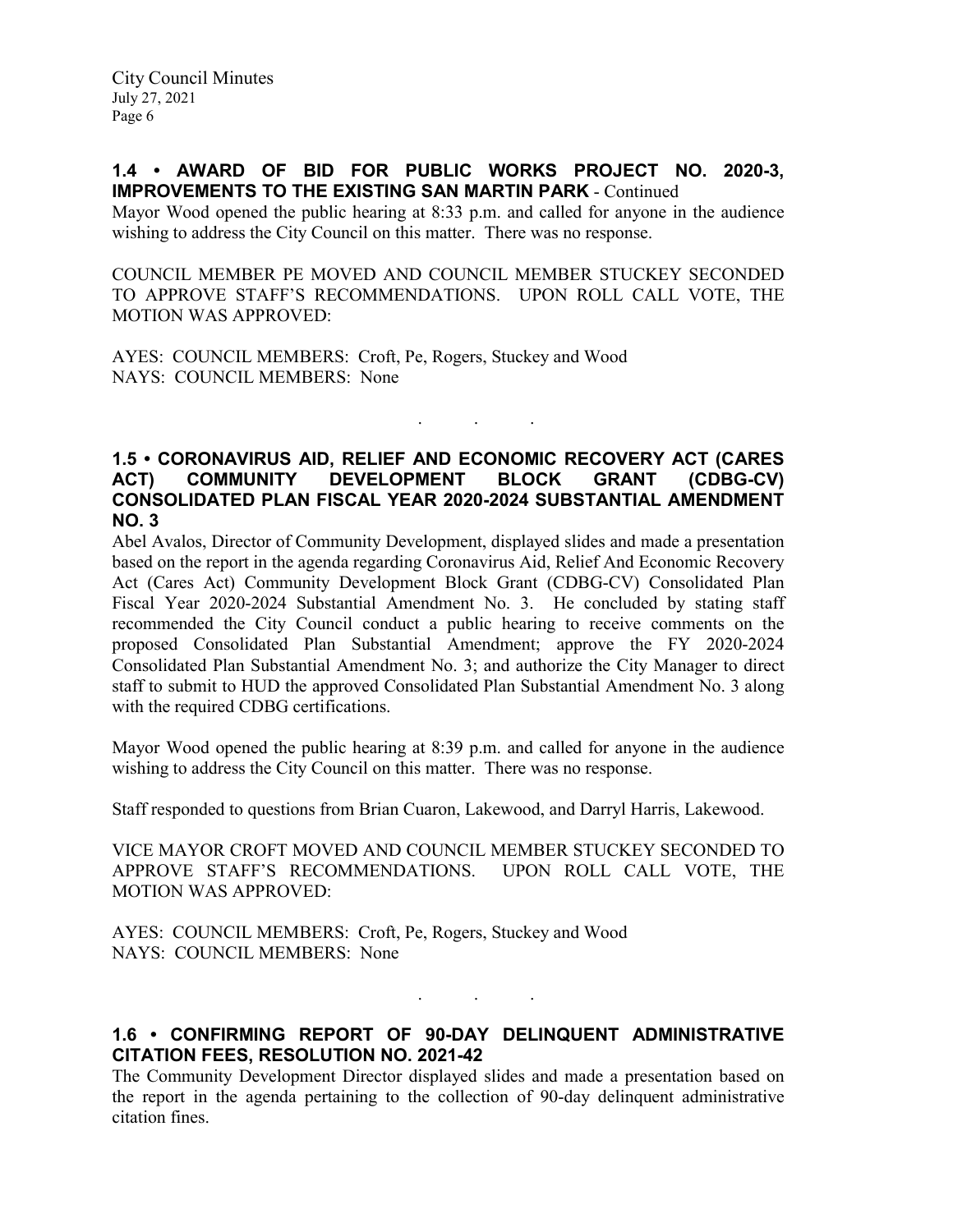## **1.6 • CONFIRMING REPORT OF 90-DAY DELINQUENT ADMINISTRATIVE CITATION FEES, RESOLUTION NO. 2021-42** - Continued

Mr. Avalos stated that it was staff's recommendation that the City Council conduct a lien hearing pursuant to LMC Section 4908.3 and consider all competent evidence presented related to any outstanding delinquent fine amounts, late fees and related costs from fiscal year 2020-2021; adopt the proposed resolution finding that the final list of delinquent 2021 fines and related costs are due to the City as cost of nuisance abatement; order the outstanding delinquent fines to be paid within 5-days; and direct staff to forward after 5-days a final list of the unpaid fines to the County Tax Assessor for collection as a lien on the related property, as part of the annual property tax assessment.

Mayor Wood opened the public hearing at 8:50 p.m. and called for anyone in the audience wishing to address the City Council on this matter. There was no response.

RESOLUTION NO. 2021-42; A RESOLUTION OF THE CITY COUNCIL OF THE CITY OF LAKEWOOD CONFIRMING REPORT OF 90-DAY DELINQUENT ADMINISTRATIVE CITATION FEES WITHIN THE CITY OF LAKEWOOD, COUNTY OF LOS ANGELES, STATE OF CALIFORNIA, JULY 27, 2021

VICE MAYOR CROFT MOVED AND COUNCIL MEMBER STUCKEY SECONDED TO APPROVE STAFF'S RECOMMENDATIONS AND ADOPT RESOLUTION NO. 2021-42 UPON ROLL CALL VOTE, THE MOTION WAS APPROVED:

AYES: COUNCIL MEMBERS: Croft, Pe, Rogers, Stuckey and Wood NAYS: COUNCIL MEMBERS: None

## **2.1 • RESOLUTION NO. 2021-43; APPOINTMENT TO THE RECREATION AND COMMUNITY SERVICES COMMISSION**

. . .

Vice Mayor Croft stated that with the retirement of longtime Recreation and Community Services Commissioner Winnie Heiss, he was pleased to introduce and nominate Veronica Lucio to serve the remaining term.

RESOLUTION NO. 2021-43; A RESOLUTION OF THE CITY COUNCIL OF THE CITY OF LAKEWOOD APPOINTING VERONICA LUCIO TO THE RECREATION AND COMMUNITY SERVICES COMMISSION

VICE MAYOR CROFT MOVED AND COUNCIL MEMBER ROGERS SECONDED TO ADOPT RESOLUTION NO. 2021-43. UPON ROLL CALL VOTE, THE MOTION WAS APPROVED:

AYES: COUNCIL MEMBERS: Croft, Pe, Rogers, Stuckey and Wood NAYS: COUNCIL MEMBERS: None

. . .